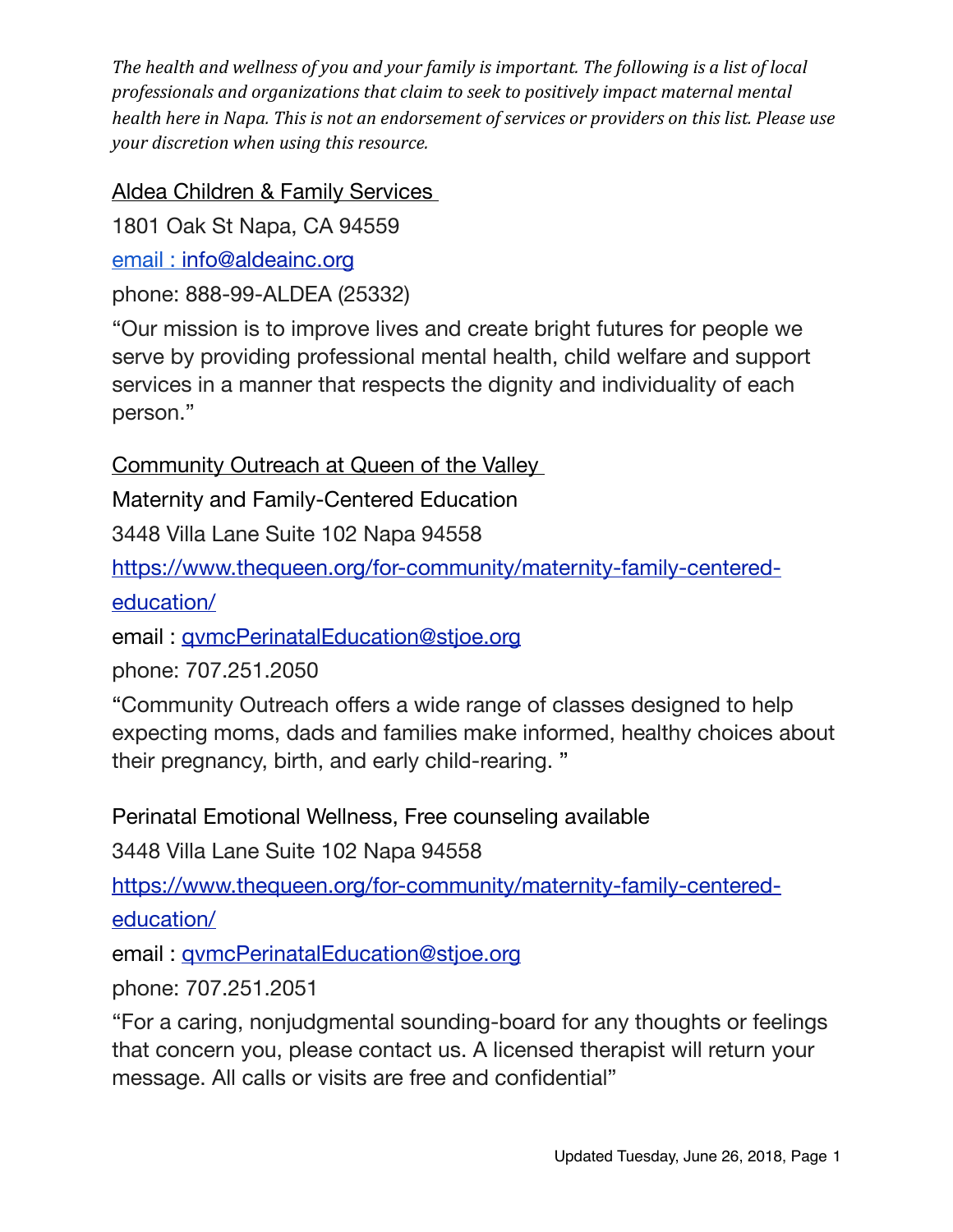Cope Family Center 707 Randolph Street Napa, CA 94559 [www.copefamilycenter.org](http://www.copefamilycenter.org/) email : [hello@copefamlycenter.org](mailto:hello@copefamlycenter.org)

phone: 707.252.1123

"Our mission is to empower parents, nurture children and strengthen communities. We provide parents with the education, resources and support they need to raise children who thrive."

County of Napa Mental Health

Napa Valley Suicide Prevention Council

[www.countyofnapa.org/290/Mental-Health](https://www.countyofnapa.org/290/Mental-Health)

Napa Valley Crisis Line 707.253.4711

"The Council's purpose is to support existing local suicide prevention and stigma reduction efforts, identify and fill gaps in suicide prevention approaches, and develop an overarching County suicide prevention plan. All of these activities are designed to support the elimination of suicide in Napa County"

Emily Marie Booth, Doula, Over the Moon Postpartum Care

<https://www.overthemoonpostpartumcare.com/>

email: [emily@overthemoonpostpartumcare.com](mailto:emily@overthemoonpostpartumcare.com)

phone: 707.294.4044

"Over The Moon Postpartum Care is here to help you become the parent you know yourself to be. If you have questions, comments or special requests, I would love to hear from you, so don't hesitate to reach out today."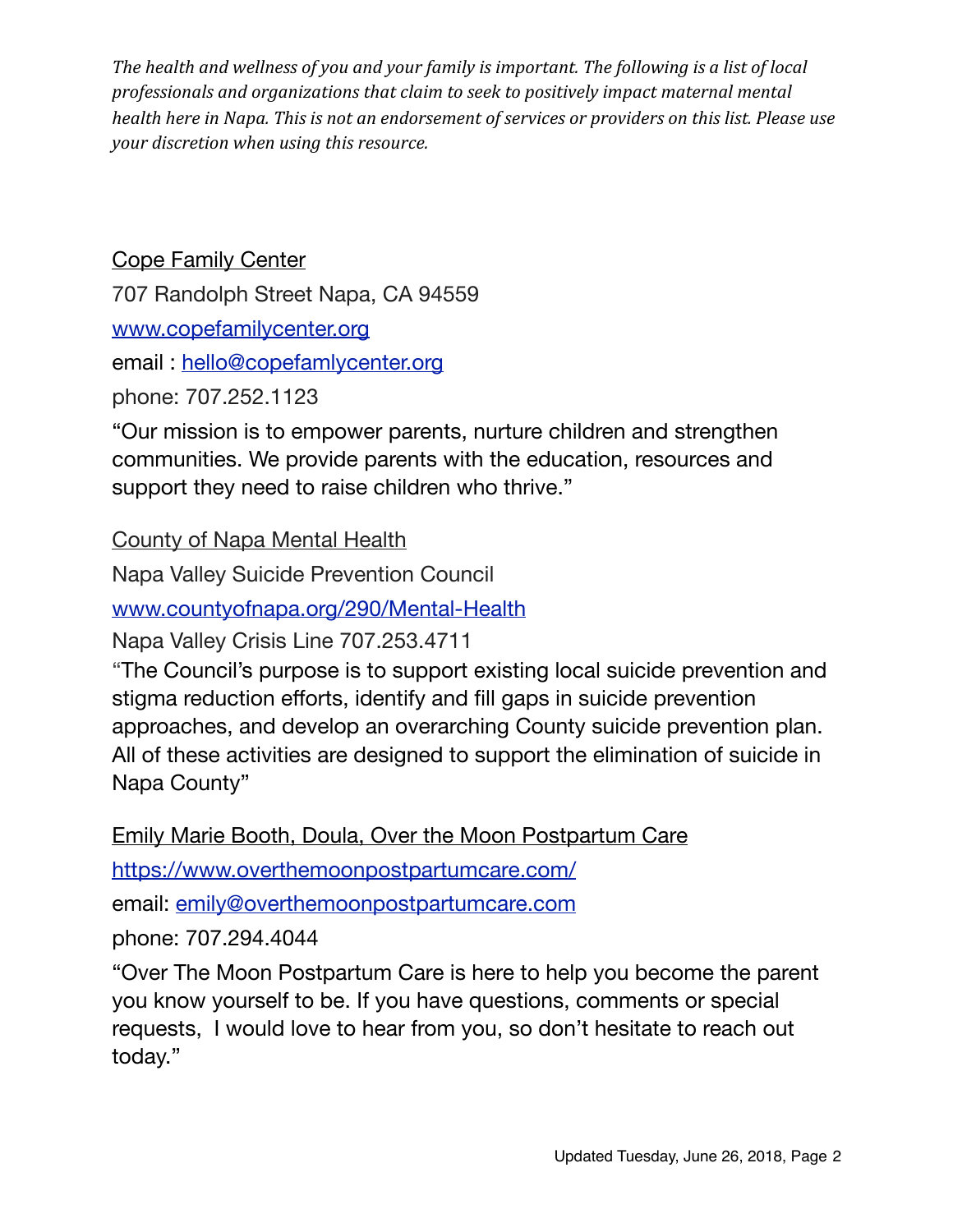Emily Owen Folan, PhD, BSN, CPpD, Little Nest Postpartum Services

<https://www.littlenestdoulasupport.com/>

email: [littlenestdoulas@gmail.com](mailto:littlenestdoulas@gmail.com)

phone: 510.393.7579

"Little Nest provides a continuum of services from planning for the fourth trimester while you're still pregnant, to postpartum doula services once baby has arrived, to developmental infant care and parent coaching up through the first postnatal year. Every family has their own hopes and wishes for this special time, and each family's needs are unique. No matter what your individual goals are, my ultimate purpose is to help your family have the best start possible."

FIT4MOM Napa Valley, Stroller Strides

2590 First Street, Napa 94558

<https://napavalley.fit4mom.com/>

707.492.5516

"A group of incredible moms that get together to exercise, but it's so much more than that. These women support one another, lift each other up, laugh together and relate to the motherhood struggles. First class is free."

**Innovations Community Center** 3281 Solano Ave, Napa CA 94558 www.[innovationscommunitycenter.org](https://nam03.safelinks.protection.outlook.com/?url=http%3A%2F%2Finnovationscommunitycenter.org&data=02%7C01%7Ccrystal_mcauley%40hotmail.com%7C39d0b5db24aa45605efb08d51fbb3dc9%7C84df9e7fe9f640afb435aaaaaaaaaaaa%7C1%7C0%7C636449812306498737&sdata=Ekk3wpbe%2B9zV9KnAYrL08QLqWkMyR42qf5KFwwjKnMg%3D&reserved=0) email: [sara@innovationscommunitycenter.org](mailto:sara@innovationscommunitycenter.org) phone: 707-259-8692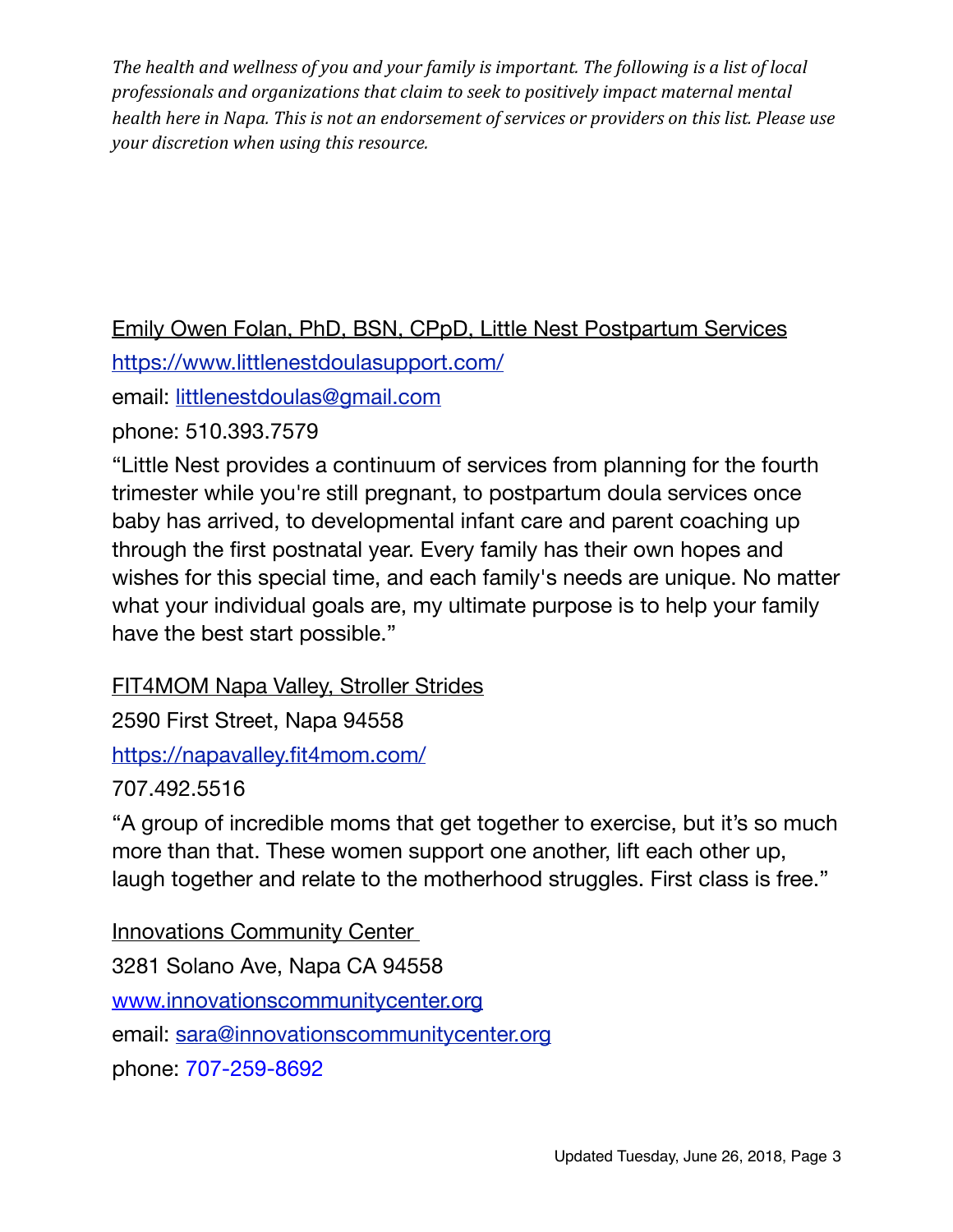"The Innovations Community Center explores the complex interplay between mental health services and aging, poverty, race, immigration status, sexual identity and substance abuse. The Center promotes collaborative relationships between mental health consumers and Napa County mental health practitioners."

Jennifer Hampton at Moxie Licensed Clinical Social Worker Corp.

1219 Coombs St, Ste D, Napa 94559

[www.moxienapa.com](http://www.moxienapa.com/)

Email: [moxienapa@gmail.com](mailto:moxienapa@gmail.com)

Phone: 707.690.0745

"I provide mental health therapy and coaching for pregnant and postpartum moms and their partners as well as free support groups for pregnancy loss and postpartum concerns. I also offer education on couples communication and parenting."

Dr. Daniel Haycraft at Adventist Health

Phone: 707.967.7551

821 S St Helena Hwy Suite 2 St. Helena, California 94574

Accepting new patients upon referral from a primary care physician or OB Accepting most large PPO Insurances (no HMOs)

Dr. Charles Hudson Adventist Health Group Email: [pyzerln@ah.org](mailto:pyzerln@ah.org) (Leanne Pyzer) Phone: 707.995.5689

Accepting new patients upon referral from a primary care physician or OB Accepting most large PPO Insurances as well medicare and partnership (no HMOs)

Tele-help available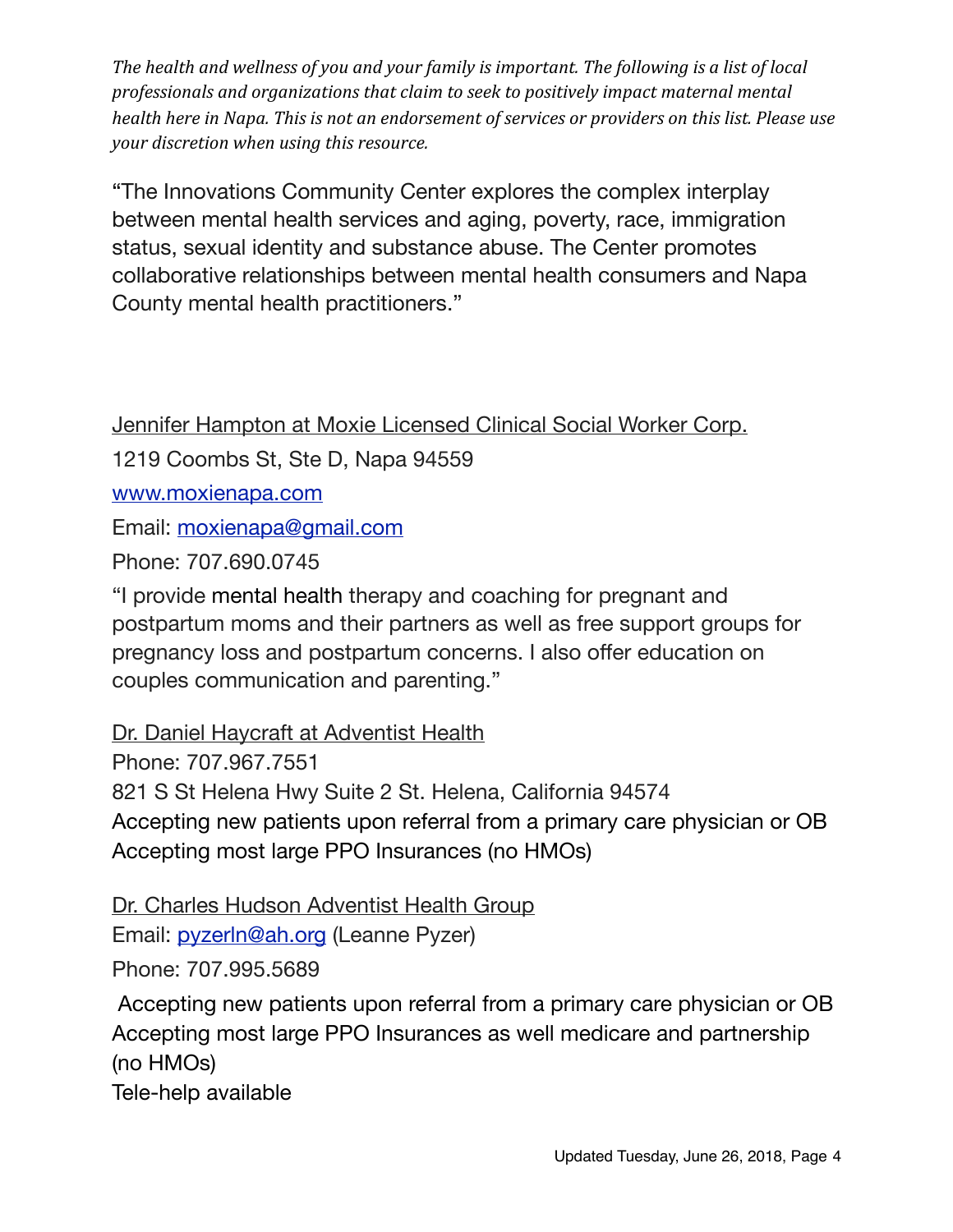## Dr. Kuzirian at Napa Child Wellness

## [www.DrKuzirian.com](https://nam02.safelinks.protection.outlook.com/?url=http%3A%2F%2Fwww.DrKuzirian.com&data=02%7C01%7Ccrystal_mcauley%40hotmail.com%7C1eeb8b3fd2ff4a0ee50d08d4fd2be777%7C84df9e7fe9f640afb435aaaaaaaaaaaa%7C1%7C0%7C636411812385143041&sdata=2GQbf7Y%2FKuwMqruLqOVA43%2FwYAj6JCSRSNFL1%2BMch8U%3D&reserved=0)

phone: 707.418.8463

"I provide mental health services for pregnant and postpartum moms dealing with depression and anxiety. I also offer parent coaching for parents of young children which can alleviate stress normal to a new sibling in the family."

# Dr. Tim Locke at Napa Interfaith Counseling

[http://www.napacounseling.org](http://www.napacounseling.org/)

Phone: 707.659.6911

Email: [Tlocke@foursprings.org](mailto:Tlocke@foursprings.org)

Insurance not accepted, patients are offered a sliding scale for counseling services. No referral needed.

"Pastoral counseling is like counseling you might seek from any other therapist, except pastoral counselors also have professional training in spirituality and faith in addition to their clinical training in behavioral science. We can help you include the resources of your own spiritual understanding or faith tradition as we work with you to resolve what brings you to counseling."

# **Mentis**

709 Franklin St Napa 94559

[www.mentisnapa.org](http://www.copefamilycenter.org/)

email : [info@mentisnapa.org](mailto:infor@mentisnapa.org)

phone: 707.252.1123

"Dedicated to the emotional health and wellbeing of all Napa County residents, Mentis provides bilingual, affordable mental health services to people of every age, stage and income level."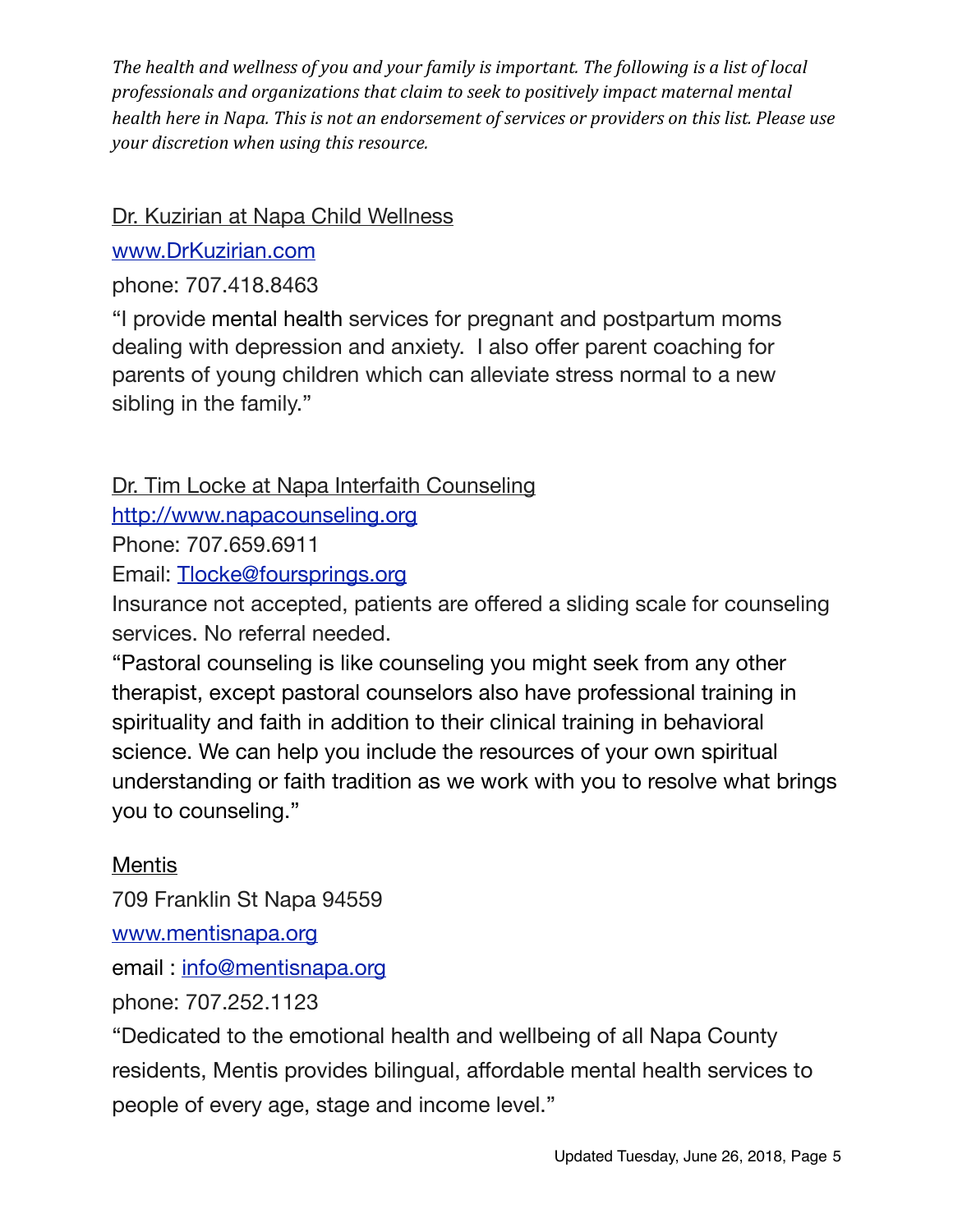# Psychology Today's List of Therapists in Napa (with identified specialty in postpartum care)

[https://www.psychologytoday.com/us/therapists/pregnancy-prenatal](https://www.psychologytoday.com/us/therapists/pregnancy-prenatal-postpartum/ca/napa)[postpartum/ca/napa](https://www.psychologytoday.com/us/therapists/pregnancy-prenatal-postpartum/ca/napa)

## Postpartum Support International

### [www.postpartum.net](http://www.postpartum.net/)

 The PSI warmline can be reached at 1-800-944-4773 (4PPD). Volunteers offer encouragement, information, and treatment resources in your community.

"We provide direct peer support to families, train professionals, and are a bridge between the two"

### 2020 Mom Group

[www.2020mom.org](http://www.2020mom.org)

phone: 626.390.4173

"Closing gaps in maternal mental health care through education collaboration, and advocacy."

# National Suicide Prevention Hotline and Website

1-800-273-8255

[www.suicidepreventionlifeline.org](http://www.suicidepreventionlifeline.org/)

Call for yourself or someone you care about; free and confidential; network of more than 140 crisis centers nationwide; available 24/7

### CRISIS TEXT LINE

Text HOME to 741741 from anywhere in the USA, anytime, about any type of crisis.